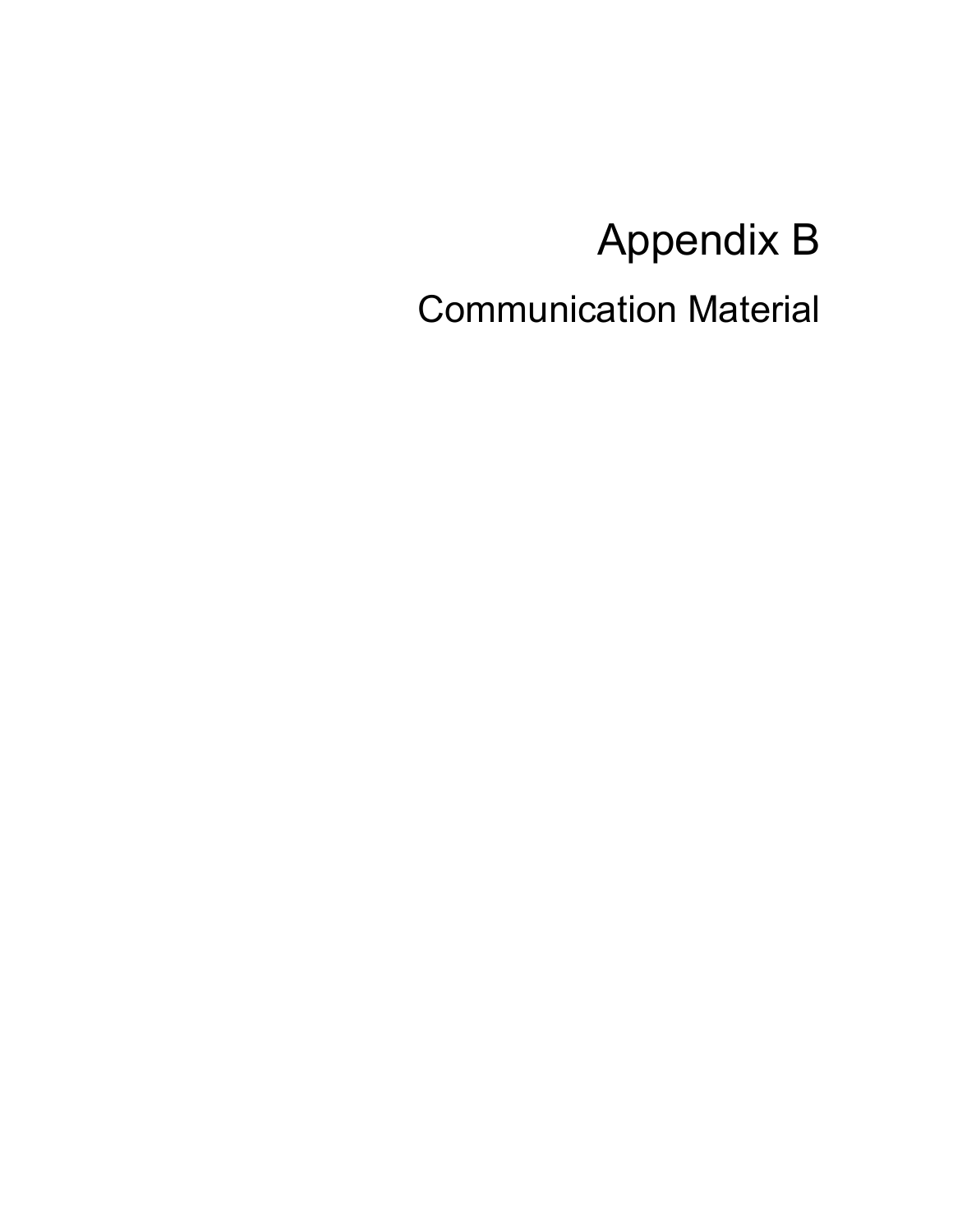# **Date: Monday, November 25, 2019**

## **Time: 6:30 p.m. to 8:30 p.m.**

# **Location: Milliken Mills Community Centre**

# **Date: Monday, December 2, 2019**

## **Time: 6:30 p.m. to 8:30 p.m.**

### **Location: Markham Pan Am Centre**





# OPEN HOUSE!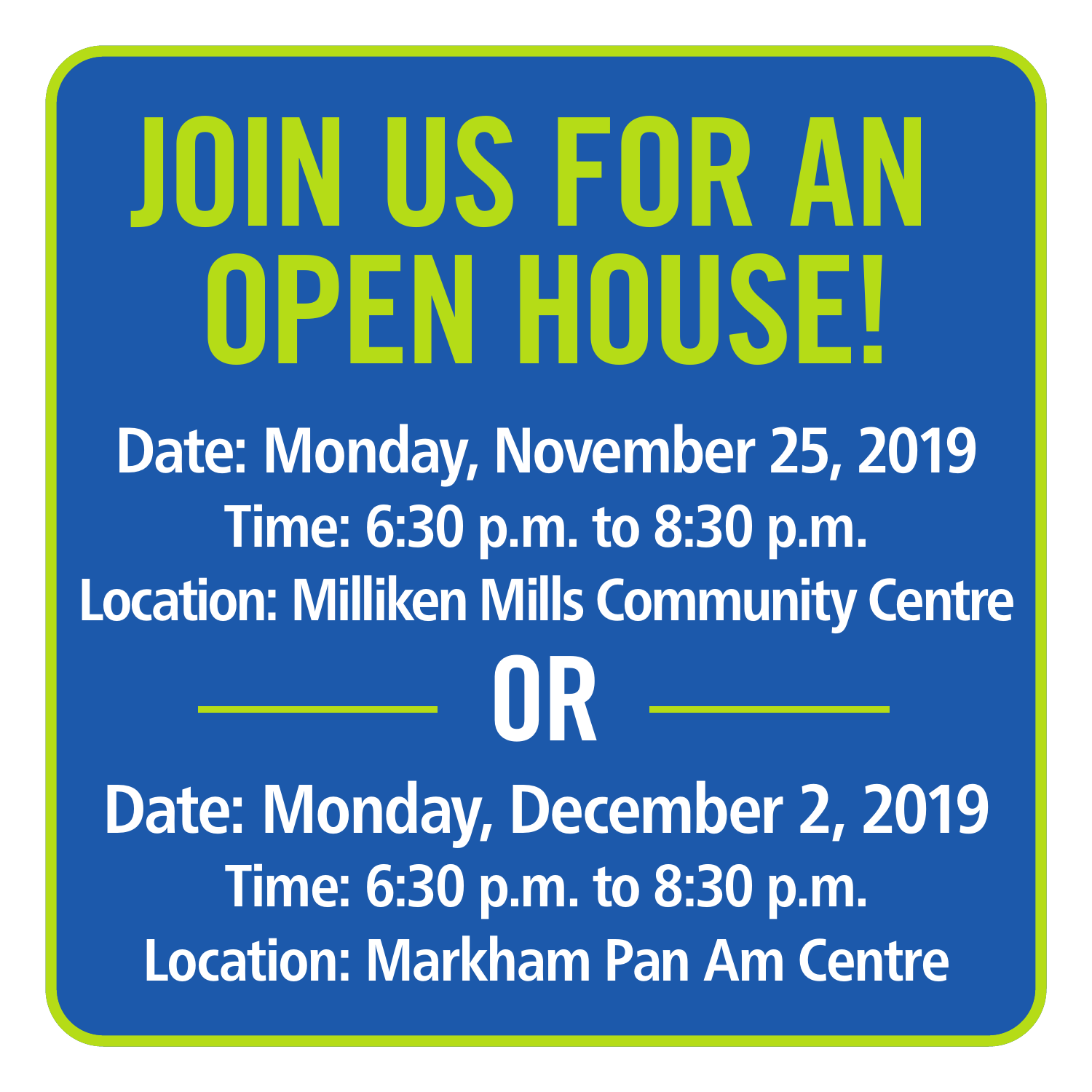### Kennedy Road



2) SB, south of Gorvette Road (north of rail track)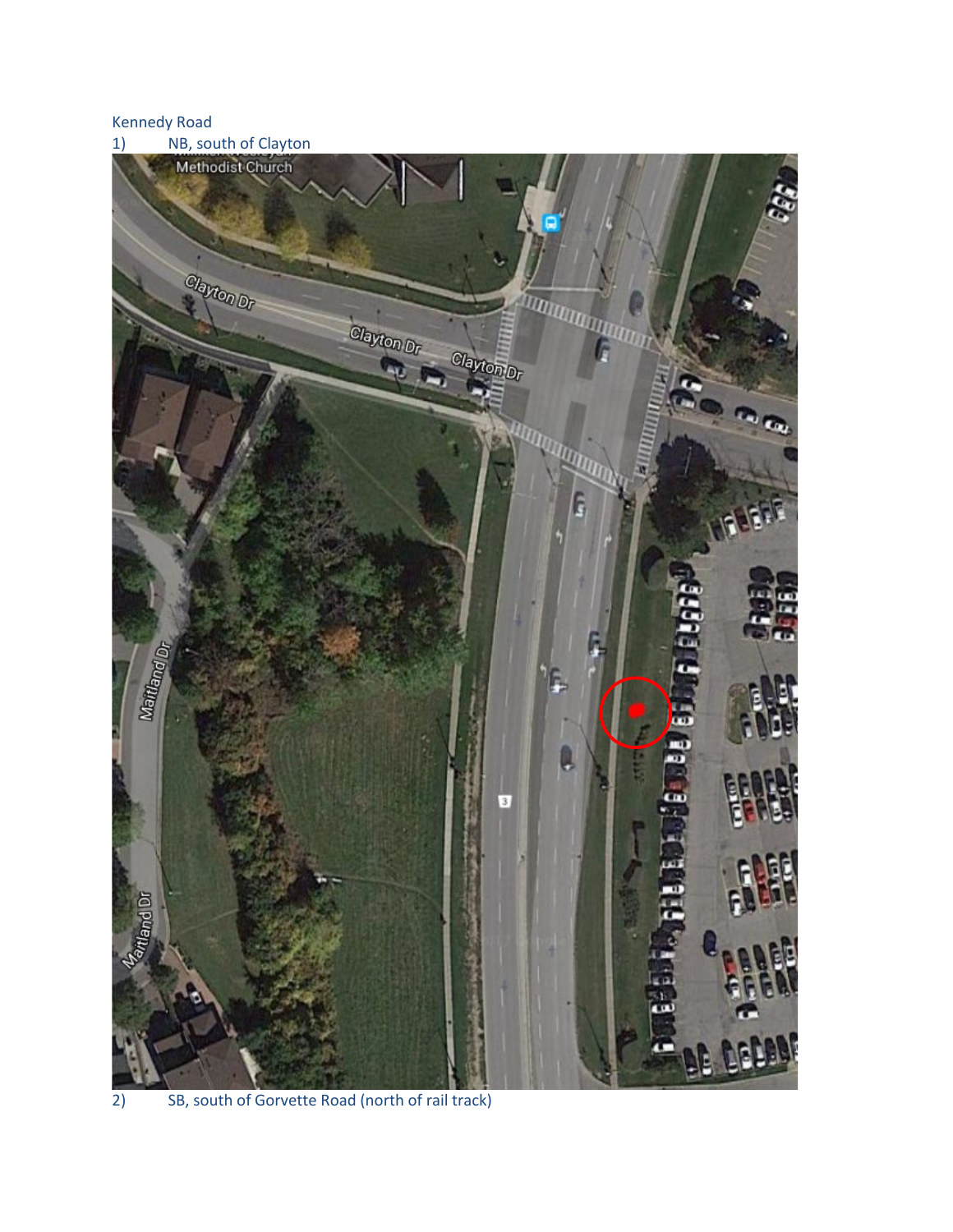

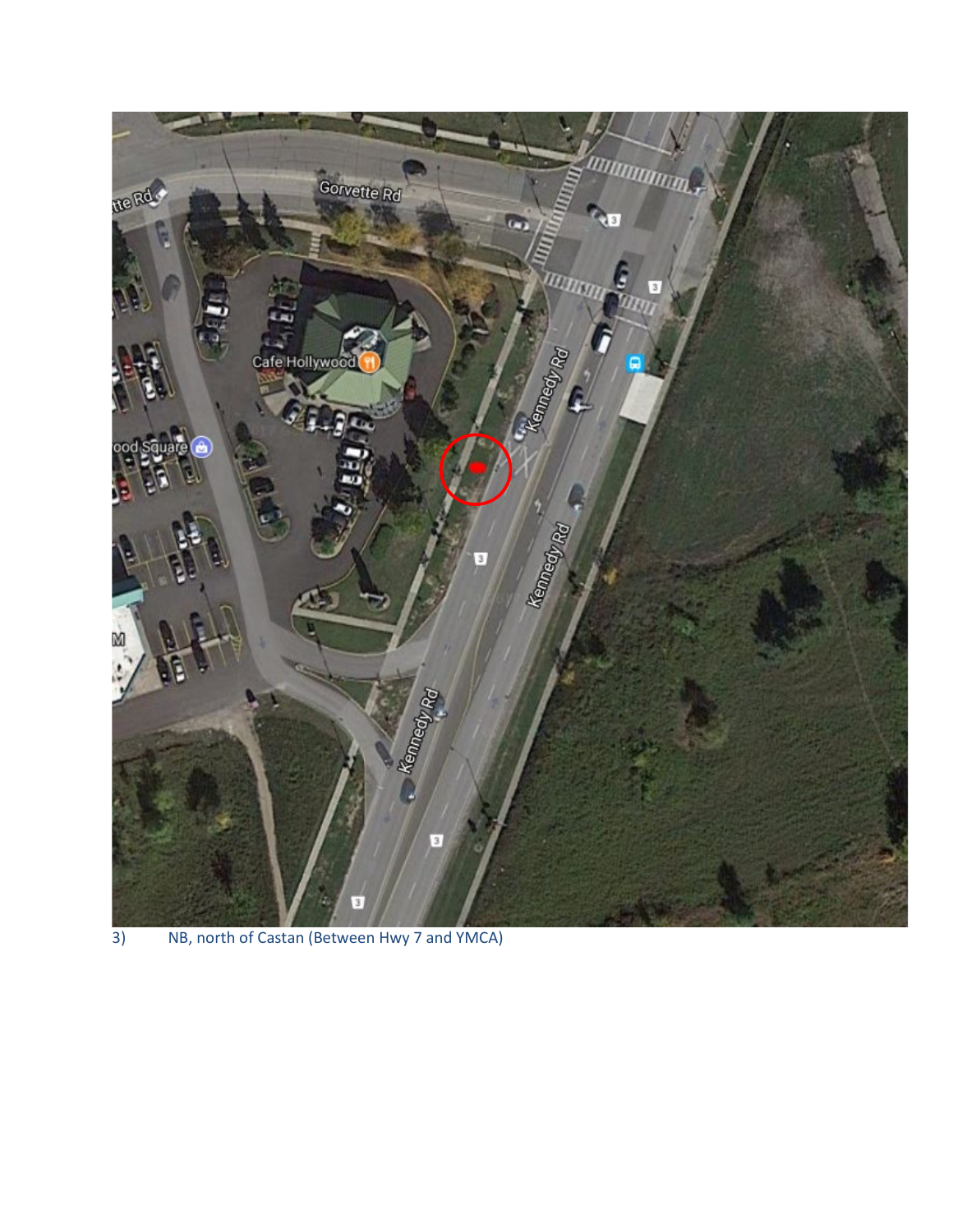

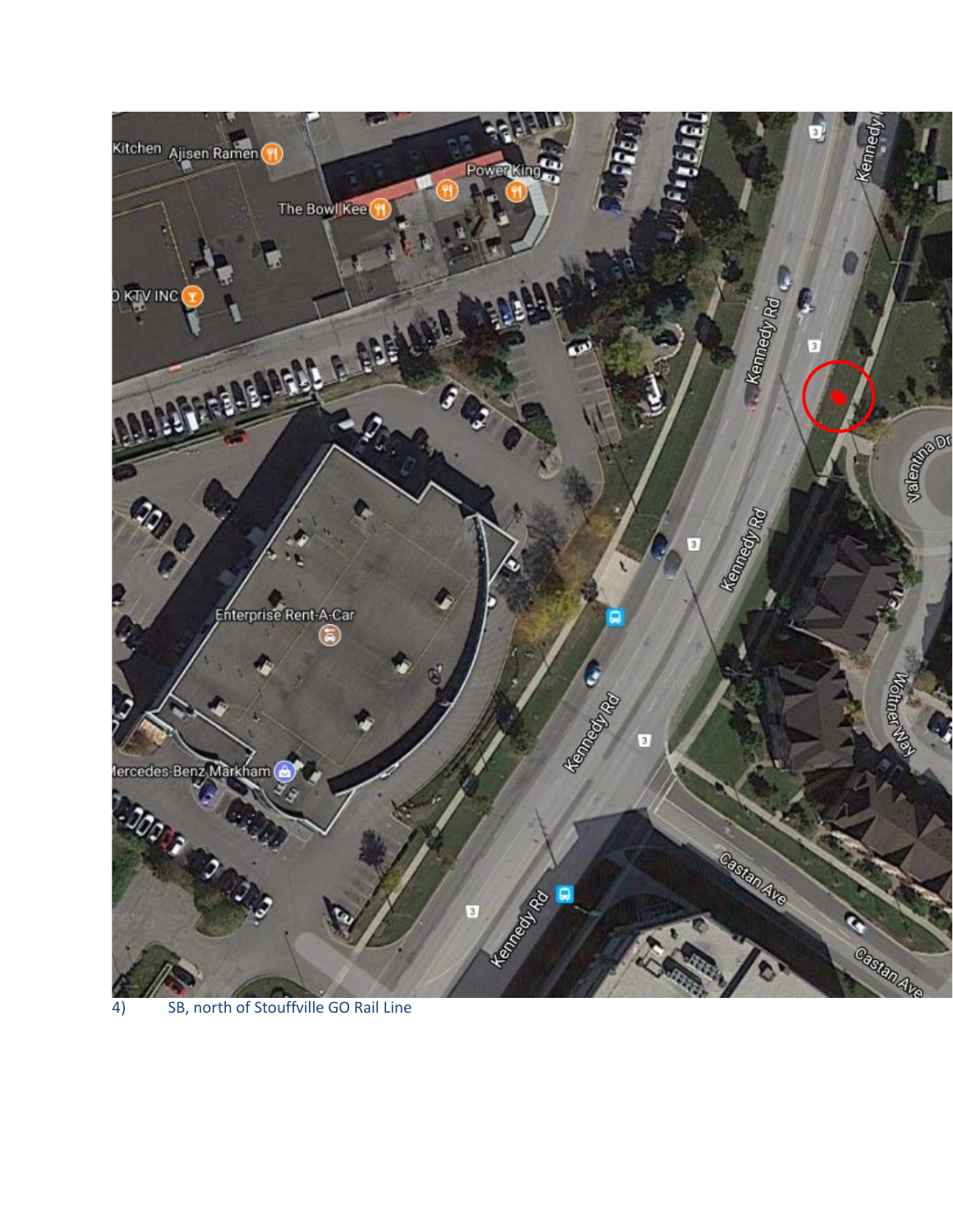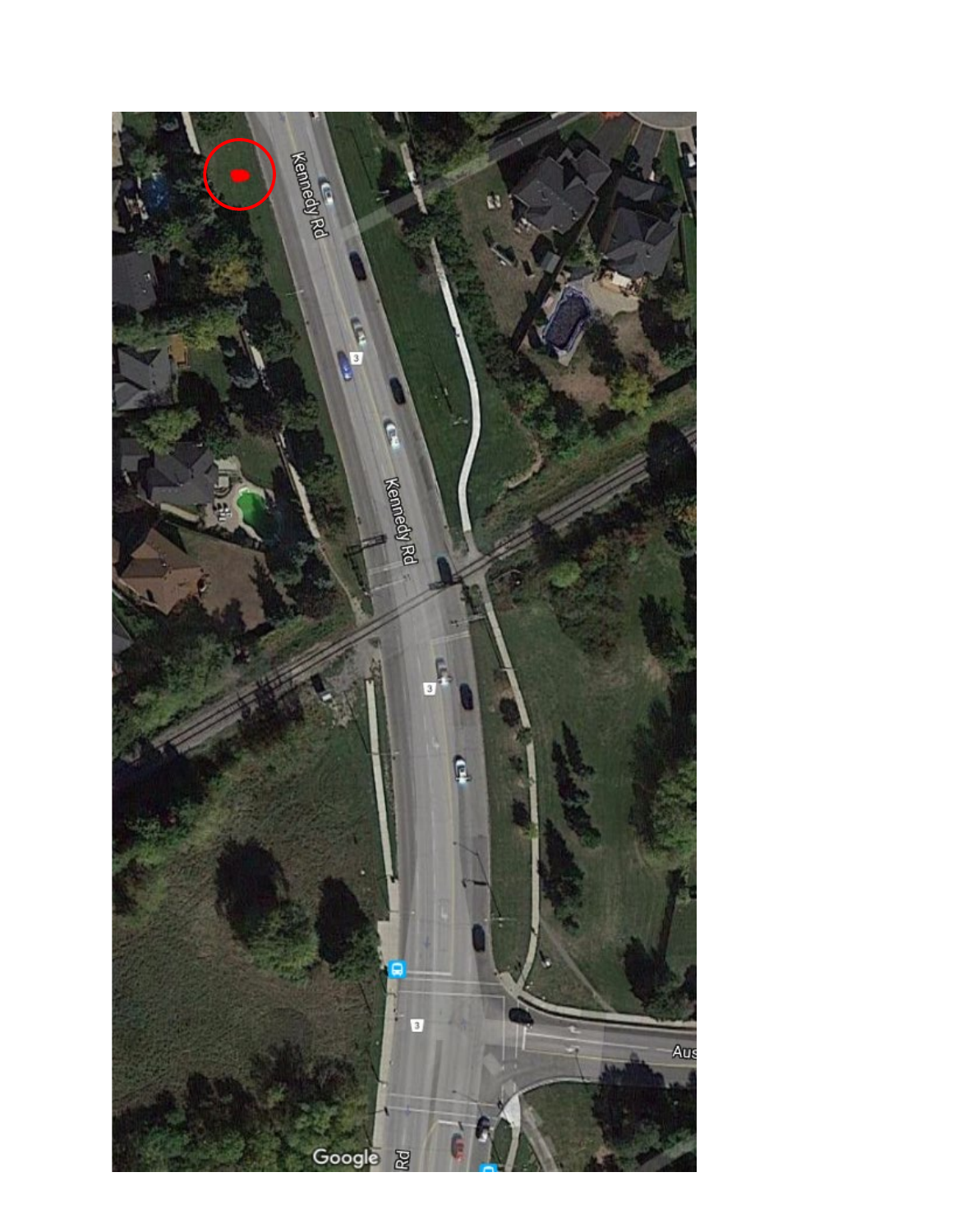

### Municipal Class Environmental Assessment Study NOTICE OF OPEN HOUSE

### Kennedy Road Steeles Avenue to Major Mackenzie Drive

in the City of Markham

### **We want your feedback**

York Region is conducting a study to review improvements to Kennedy Road between Steeles Avenue and Major Mackenzie Drive in the City of Markham to address current and future needs of pedestrians, cyclists, transit users and motorists.

You are invited to attend an open house to meet the project team, review the recommended plan and share your experiences.

The open houses will be held on:

| Date:<br>Time: | Monday, November 25, 2019<br>Visit anytime between<br>6:30 p.m. and 8:30 p.m. |
|----------------|-------------------------------------------------------------------------------|
| Location:      | Milliken Mills Community Centre<br>South Hall<br>7600 Kennedy Road, Markham   |
|                |                                                                               |
| Date:<br>Time: | Monday, December 2, 2019<br>Visit anytime between                             |
|                | 6:30 p.m. and 8:30 p.m                                                        |
| Location:      | Markham Pan Am Centre                                                         |
|                | Multipurpose Room 3/4                                                         |
|                | 16 Main Street Unionville,                                                    |
|                | Markham                                                                       |



Please let us know if you need any accommodation to participate.

### **Can't attend?**

Visit **york.ca/kennedyroad** to view the proposed improvements and complete our online survey. Information will be posted on November 25, 2019.

### **To submit a comment, question or be added to the mailing list, contact:**

YORK REGION

Transportation Services

Vanessa Savelli, Communications and Community Engagement Specialist 17250 Yonge Street, Newmarket, Ontario, L3Y 621<br>Phone: 1-877-464-9675 ext. 75923 Email: roads.ea@york.ca Phone: 1-877-464-9675 ext. 75923 Email: roads.ea@york.ca Fax: 905-836-4590

This study is being conducted in accordance with Schedule 'C' of the *Municipal Class Environmental Assessment* document (October 2000, as amended in 2007, 2011 and 2015). Personal information submitted (e.g., name, address and phone number) is collected, maintained and disclosed under the authority of the *Environmental Assessment Act* and the *Municipal Freedom of Information and Protection of Privacy Act* for transparency and consultation purposes. Personal information you submit will become part of a public recordthat is available to the general public, unless you request that your personal information remain confidential.

An accessible version of this notice is available upon request. This notice was issued on November 14, 2019.

Wayne Emmerson York Region Chairman and CEO